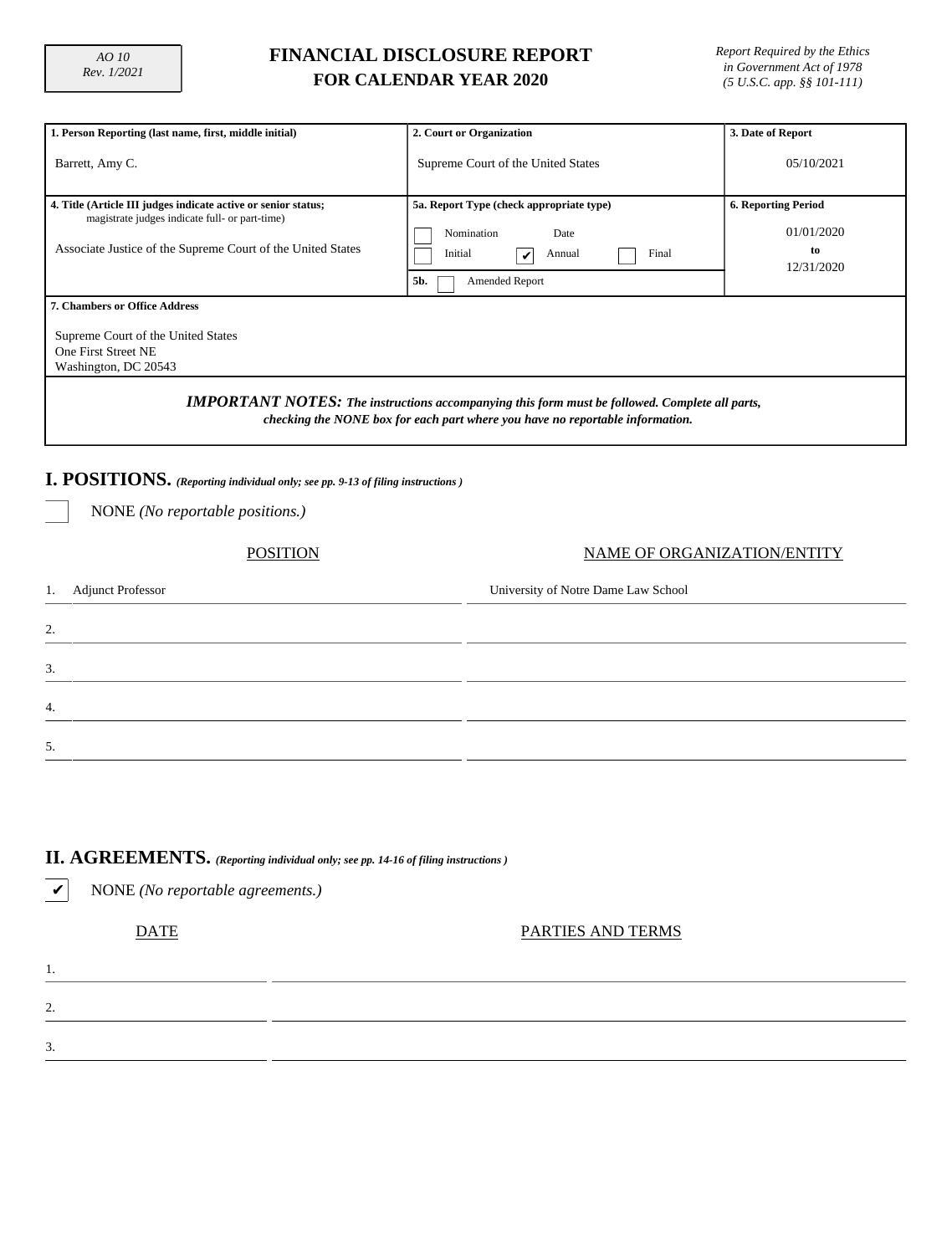Page 2 of 12

2.

3.

4.

05/10/2021

## **III. NON-INVESTMENT INCOME.** *(Reporting individual and spouse; see pp. 17-24 of filing instructions )*

#### **A. Filer's Non-Investment Income**

NONE *(No reportable non-investment income.)*

| <b>DATE</b> | <b>SOURCE AND TYPE</b>                               | <b>INCOME</b><br>(yours, not spouse's) |
|-------------|------------------------------------------------------|----------------------------------------|
| 1.2020      | University of Notre Dame Law School, teaching income | \$28,000.00                            |
| 2.          |                                                      |                                        |
| 3.          |                                                      |                                        |
| 4.          |                                                      |                                        |
|             |                                                      |                                        |

#### **B. Spouse's Non-Investment Income -** *If you were married during any portion of the reporting year, complete this section.*

*(Dollar amount not required except for honoraria.)*

| <b>SOURCE AND TYPE</b>                          |
|-------------------------------------------------|
| SouthBank Legal: Ladue   Curran   Kuehn, salary |
|                                                 |
|                                                 |
|                                                 |
|                                                 |

## **IV. REIMBURSEMENTS** *-- transportation, lodging, food, entertainment.*

*(Includes those to spouse and dependent children; see pp. 25-27 of filing instructions.)*

NONE *(No reportable non-investment income.)*

NONE *(No reportable reimbursements.)*

|    | <b>SOURCE</b>                         | <b>DATES</b>         | <b>LOCATION</b> | <b>PURPOSE</b>                      | <b>ITEMS PAID OR PROVIDED</b>      |
|----|---------------------------------------|----------------------|-----------------|-------------------------------------|------------------------------------|
| 1. | George Washington<br>University       | January 29-31, 2020  | Washington, DC  | <b>Moot Court Competition</b>       | Transportation, lodging, and meals |
| 2. | University of Notre Dame              | February 19-23, 2020 | London, UK      | Notre Dame London Law<br>Conference | Transportation, lodging, and meals |
| 3. | <b>Shakespeare Theatre</b><br>Company | February 28-29, 2020 | Washington, DC  | Mock Trial program                  | Transportation, lodging, and meals |
| 4. |                                       |                      |                 |                                     |                                    |
| 5. |                                       |                      |                 |                                     |                                    |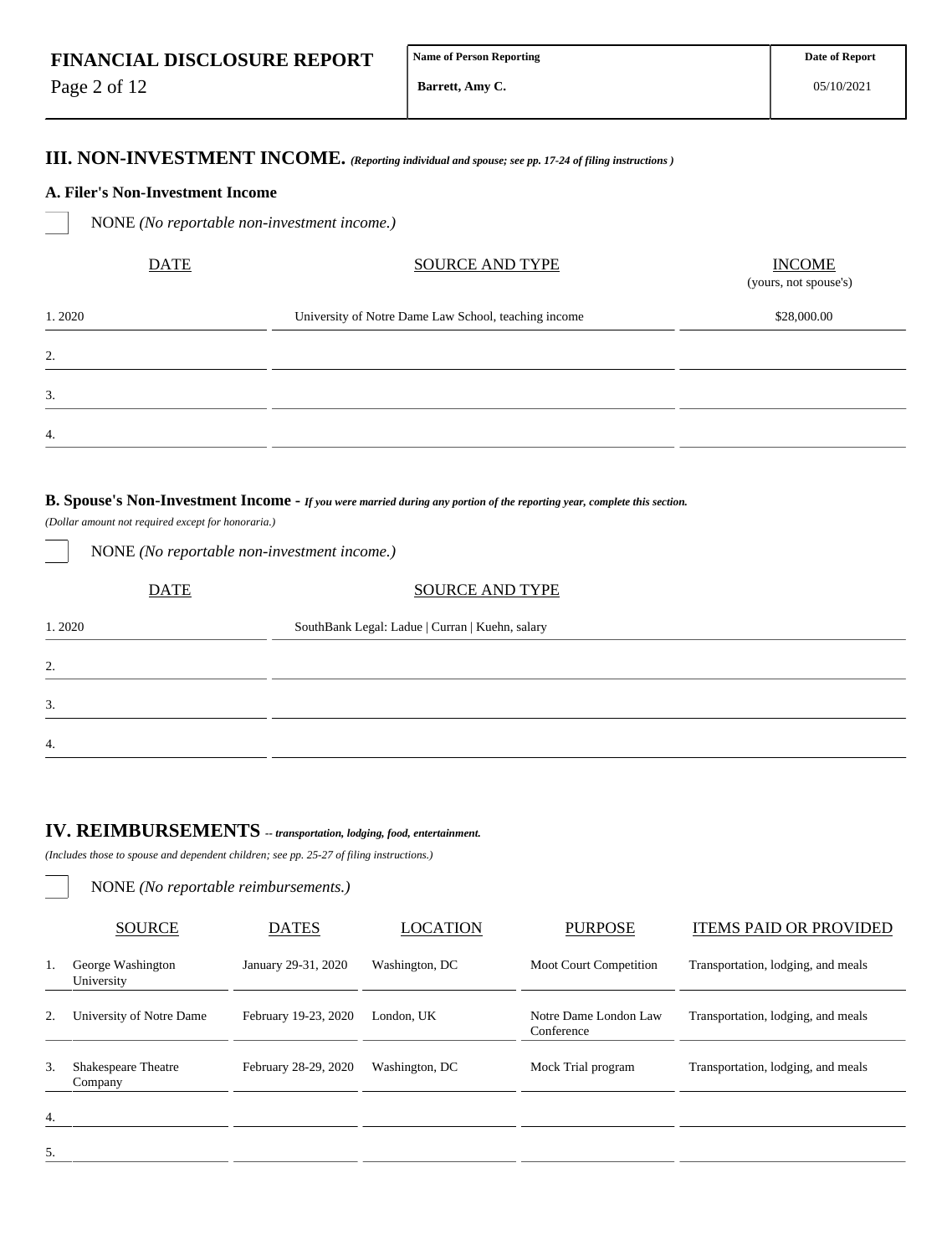| <b>FINANCIAL DISCLOSURE REPORT</b> | Name of Person Reporting | <b>Date of Report</b> |
|------------------------------------|--------------------------|-----------------------|
| Page 3 of 12                       | Barrett. Amy C.          | 05/10/2021            |

**V. GIFTS.** *(Includes those to spouse and dependent children; see pp. 28-31 of filing instructions.)*

✔ NONE *(No reportable gifts.)*

NONE *(No reportable liabilities.)*

| <b>SOURCE</b>       | <b>DESCRIPTION</b> | <b>VALUE</b> |
|---------------------|--------------------|--------------|
| Ι.                  |                    |              |
| $\mathcal{L}$<br>۷. |                    |              |
| 3.                  |                    |              |
| 4.                  |                    |              |
| 5.                  |                    |              |

## **VI. LIABILITIES.** *(Includes those of spouse and dependent children; see pp. 32-33 of filing instructions.)*

|    | <b>CREDITOR</b> | <b>DESCRIPTION</b>       | <b>VALUE CODE</b> |
|----|-----------------|--------------------------|-------------------|
| 1. |                 | <b>Tuition Agreement</b> | K                 |
| 2. |                 | Tuition Agreement        |                   |
| 3. |                 | College tuition          | K                 |
| 4. |                 |                          |                   |
| 5. |                 |                          |                   |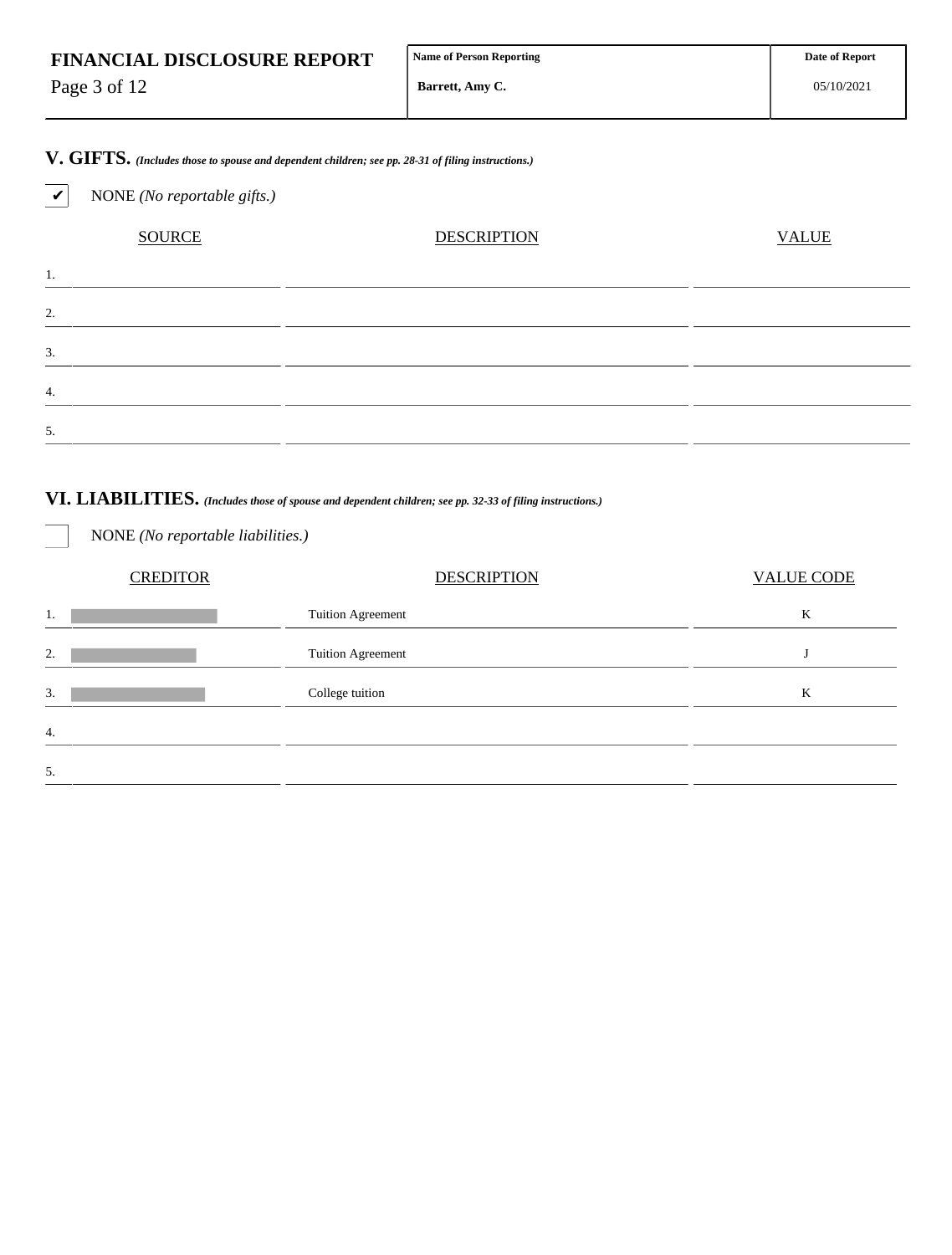Page 4 of 12

**Barrett, Amy C.**

**VII. INVESTMENTS and TRUSTS** *-- income, value, transactions (Includes those of spouse and dependent children; see pp. 34-60 of filing instructions.)*

NONE *(No reportable income, assets, or transactions.)*

|     | $\mathbf{A}$<br><b>Description of Assets</b><br>(including trust assets) |                                    | $\, {\bf B}$<br>Income during<br>reporting period | $\mathbf C$                       | Gross value at end<br>of reporting period   | $\mathbf D$<br>Transactions during reporting period |                         |                                   |                                  |                                                                   |
|-----|--------------------------------------------------------------------------|------------------------------------|---------------------------------------------------|-----------------------------------|---------------------------------------------|-----------------------------------------------------|-------------------------|-----------------------------------|----------------------------------|-------------------------------------------------------------------|
|     | Place " $(X)$ " after each asset<br>exempt from prior disclosure         | (1)<br>Amount<br>Code 1<br>$(A-H)$ | (2)<br>Type (e g,<br>div, rent,<br>or $int$ )     | (1)<br>Value<br>Code 2<br>$(J-P)$ | (2)<br>Value<br>Method<br>Code 3<br>$(Q-W)$ | (1)<br>Type (e g,<br>buy, sell,<br>redemption)      | (2)<br>Date<br>mm/dd/yy | (3)<br>Value<br>Code 2<br>$(J-P)$ | (4)<br>Gain<br>Code 1<br>$(A-H)$ | (5)<br>Identity of<br>buyer/seller<br>(if private<br>transaction) |
| 1.  | <b>Flagstar Cash Accounts</b>                                            |                                    | None                                              | $\bf K$                           | $\mathbf T$                                 |                                                     |                         |                                   |                                  |                                                                   |
| 2.  | Brokerage Account #1 (H)                                                 |                                    |                                                   |                                   |                                             |                                                     |                         |                                   |                                  |                                                                   |
| 3.  | -Fidelity Dividend Growth Fund                                           | A                                  | Dividend                                          | $\mathbf{L}$                      | $\mathbf T$                                 |                                                     |                         |                                   |                                  |                                                                   |
| 4.  | -Fidelity Trend Fund                                                     | $\mathsf{C}$                       | Dividend                                          | L                                 | T                                           |                                                     |                         |                                   |                                  |                                                                   |
| 5.  | -Fidelity Money Market Fund (SPRXX)                                      | A                                  | Int./Div.                                         | K                                 | $\mathbf T$                                 |                                                     |                         |                                   |                                  |                                                                   |
| 6.  | -Fidelity 500 Index Fund                                                 | A                                  | Dividend                                          | J                                 | $\mathbf T$                                 | Buy                                                 | 03/02/20                | J                                 |                                  |                                                                   |
| 7.  | -Fidelity Cash Holding Account (X)                                       | A                                  | Interest                                          | K                                 | $\mathbf T$                                 |                                                     |                         |                                   |                                  |                                                                   |
| 8.  | Brokerage Account #2 (H)                                                 |                                    |                                                   |                                   |                                             |                                                     |                         |                                   |                                  |                                                                   |
| 9.  | -American Funds AMCAP F2                                                 | A                                  | Dividend                                          | K                                 | T                                           |                                                     |                         |                                   |                                  |                                                                   |
| 10. | -American Funds American Mutual Fund F2                                  | A                                  | Dividend                                          | J                                 | $\mathbf T$                                 |                                                     |                         |                                   |                                  |                                                                   |
| 11. | -Blackrock Global Long/Short Credit<br>Institutional                     |                                    | None                                              |                                   |                                             | Sold                                                | 06/03/20                | J                                 |                                  |                                                                   |
| 12. | -Securian Brokerage Money Market<br>Account                              |                                    | None                                              | J                                 | $\mathbf T$                                 |                                                     |                         |                                   |                                  |                                                                   |
| 13. | -Dodge & Cox Income                                                      | A                                  | Dividend                                          | $\rm K$                           | $\mathbf T$                                 |                                                     |                         |                                   |                                  |                                                                   |
| 14. | -Franklin Mutual Global Discovery Fund-<br>Class Z                       |                                    | None                                              |                                   |                                             | Sold                                                | 06/03/20                | J                                 |                                  |                                                                   |
| 15. | -Invesco Oppenheimer Senior Floating Rate<br>Fund Class Y                | A                                  | Dividend                                          |                                   |                                             | Sold                                                | 06/03/20                | $\bf J$                           |                                  |                                                                   |
| 16. | -Invesco Oppenheimer Steelpath MLP<br>Select 40 Fund Class Y             | A                                  | Dividend                                          |                                   |                                             | Sold                                                | 06/03/20                | J                                 |                                  |                                                                   |
| 17. | -iShares Core U.S. Aggregate Bond ETF                                    | A                                  | Dividend                                          | $\bf K$                           | $\mathbf T$                                 | <b>Buy</b>                                          | 06/04/20                | $\,$ K                            |                                  |                                                                   |

1 Income Gain Codes: (See Columns B1 and D4)

2 Value Codes (See Columns C1 and D3)

3 Value Method Codes (See Column C2)

 $A = $1,000$  or less  $F = $50,001 - $100,000$ J =\$15,000 or less N =\$250,001 - \$500,000 P3 =\$25,000,001 - \$50,000,000 Q =Appraisal U =Book Value

 $B = $1,001 - $2,500$  $G = $100,001 - $1,000,000$ K =\$15,001 - \$50,000 O =  $$500,001 - $1,000,000$ 

R =Cost (Real Estate Only) V =Other

 $C = $2,501 - $5,000$ H1 =\$1,000,001 - \$5,000,000 L =\$50,001 - \$100,000 P1 =\$1,000,001 - \$5,000,000 P4 =More than \$50,000,000 S =Assessment W =Estimated

 $D = $5,001 - $15,000$ H2 =More than \$5,000,000 M =\$100,001 - \$250,000 P2 =\$5,000,001 - \$25,000,000  $E = $15,001 - $50,000$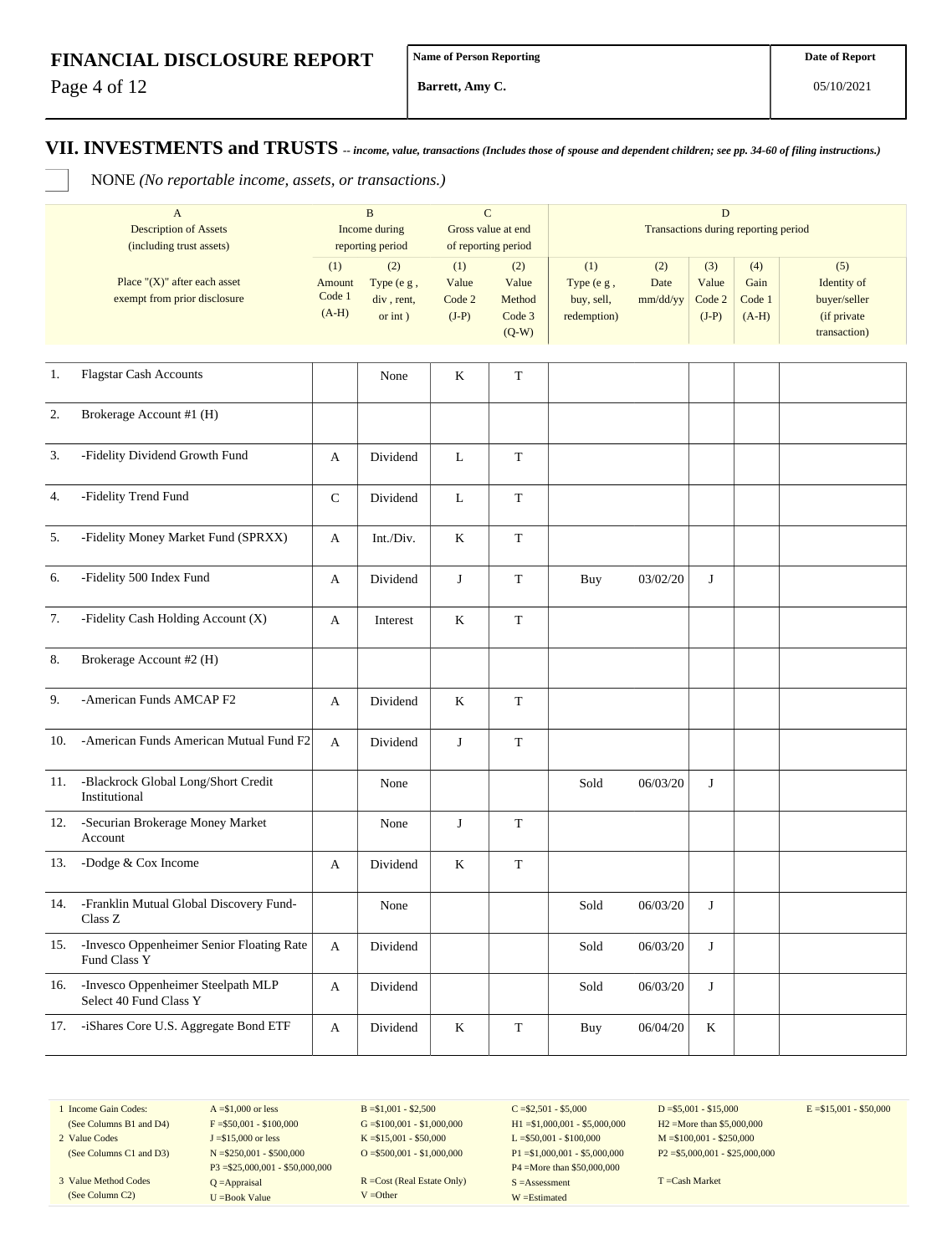Page 5 of 12

**Barrett, Amy C.**

### **VII. INVESTMENTS and TRUSTS** *-- income, value, transactions (Includes those of spouse and dependent children; see pp. 34-60 of filing instructions.)*

NONE *(No reportable income, assets, or transactions.)*

|     | $\mathbf{A}$<br><b>Description of Assets</b><br>(including trust assets) |                                    | $\, {\bf B}$<br>Income during<br>reporting period | $\mathbf C$<br>Gross value at end<br>of reporting period |                                             | $\mathbf D$<br>Transactions during reporting period |                         |                                   |                                  |                                                                   |
|-----|--------------------------------------------------------------------------|------------------------------------|---------------------------------------------------|----------------------------------------------------------|---------------------------------------------|-----------------------------------------------------|-------------------------|-----------------------------------|----------------------------------|-------------------------------------------------------------------|
|     | Place " $(X)$ " after each asset<br>exempt from prior disclosure         | (1)<br>Amount<br>Code 1<br>$(A-H)$ | (2)<br>Type (e g,<br>div, rent,<br>or int)        | (1)<br>Value<br>Code 2<br>$(J-P)$                        | (2)<br>Value<br>Method<br>Code 3<br>$(Q-W)$ | (1)<br>Type (e g,<br>buy, sell,<br>redemption)      | (2)<br>Date<br>mm/dd/yy | (3)<br>Value<br>Code 2<br>$(J-P)$ | (4)<br>Gain<br>Code 1<br>$(A-H)$ | (5)<br>Identity of<br>buyer/seller<br>(if private<br>transaction) |
| 18. | -iShares Floating Rate Bonds ETF                                         | A                                  | Dividend                                          | J                                                        | T                                           | <b>Buy</b>                                          | 06/04/20                | J                                 |                                  |                                                                   |
| 19. | -iShares MSCI EAFE ETF                                                   | A                                  | Dividend                                          | K                                                        | $\mathbf T$                                 | Buy                                                 | 06/04/20                | K                                 |                                  |                                                                   |
| 20. | -iShares Russell 2000 Value ETF                                          | A                                  | Dividend                                          | $\bf J$                                                  | $\mathbf T$                                 | Buy                                                 | 06/04/20                | J                                 |                                  |                                                                   |
| 21. | -PIMCO Funds Income Fund                                                 | A                                  | Dividend                                          |                                                          |                                             | Sold                                                | 06/03/20                | K                                 |                                  |                                                                   |
| 22. | -PIMCO Enhanced Short Maturity Active<br>ETF                             | A                                  | Dividend                                          | J                                                        | $\mathbf T$                                 | Buy                                                 | 06/04/20                | J                                 |                                  |                                                                   |
| 23. | -Principal Global Diversified Income Fund<br><b>Institutional Class</b>  | A                                  | Dividend                                          |                                                          |                                             | Sold                                                | 06/03/20                | J                                 |                                  |                                                                   |
| 24. | -SPDR Bloomberg Barclays High Yield<br><b>Bond ETF</b>                   | A                                  | Dividend                                          | J                                                        | T                                           | Buy                                                 | 06/04/20                | J                                 |                                  |                                                                   |
| 25. | -Templeton Global Bond Fund-Advisor<br>Class                             | А                                  | Dividend                                          |                                                          |                                             | Sold                                                | 06/03/20                | K                                 |                                  |                                                                   |
| 26. | -Vanguard Short-Term Bond Index Fund<br><b>ETF</b>                       | A                                  | Dividend                                          | K                                                        | T                                           | Buy                                                 | 06/04/20                | K                                 |                                  |                                                                   |
| 27. | -Vanguard REIT Index Fund ADM<br>(Specialized Portfolio)                 | A                                  | Dividend                                          | K                                                        | $\mathbf T$                                 |                                                     |                         |                                   |                                  |                                                                   |
| 28. | -Vanguard Total International Bond Index<br>Fund ETF                     | A                                  | Dividend                                          | $\rm K$                                                  | $\mathbf T$                                 | <b>Buy</b>                                          | 06/04/20                | K                                 |                                  |                                                                   |
| 29. | -Vanguard Value Index Fund ETF                                           | A                                  | Dividend                                          | K                                                        | $\mathbf T$                                 | <b>Buy</b>                                          | 06/04/20                | $\rm K$                           |                                  |                                                                   |
| 30. | -PIMCO Short-term Fund Class 1-2                                         | A                                  | Dividend                                          |                                                          |                                             | Sold                                                | 06/04/20                | J                                 |                                  |                                                                   |
| 31. | -AMG Yacktman Fund Service Class                                         |                                    | None                                              |                                                          |                                             | Sold                                                | 06/03/20                | $\rm K$                           |                                  |                                                                   |
| 32. | -Loomis Strategic Income Fund-Y                                          | A                                  | Dividend                                          |                                                          |                                             | Sold                                                | 06/03/20                | J                                 |                                  |                                                                   |
| 33. | -American Funds New Perspective Fund-F3                                  | A                                  | Dividend                                          | $\bf K$                                                  | $\mathbf T$                                 |                                                     |                         |                                   |                                  |                                                                   |
| 34. | -Invesco Oppenheimer Developing Markets<br>Fund Y                        | A                                  | Dividend                                          | $\bf J$                                                  | T                                           |                                                     |                         |                                   |                                  |                                                                   |

1 Income Gain Codes:

(See Columns B1 and D4) 2 Value Codes

(See Columns C1 and D3)

3 Value Method Codes (See Column C2)

 $A = $1,000$  or less  $F = $50,001 - $100,000$ J =\$15,000 or less N =\$250,001 - \$500,000 P3 =\$25,000,001 - \$50,000,000 Q =Appraisal U =Book Value

 $B = $1,001 - $2,500$  $G = $100,001 - $1,000,000$ K =\$15,001 - \$50,000  $O = $500,001 - $1,000,000$ 

R =Cost (Real Estate Only) V =Other

 $C = $2,501 - $5,000$ H1 =\$1,000,001 - \$5,000,000 L =\$50,001 - \$100,000 P1 =\$1,000,001 - \$5,000,000 P4 =More than \$50,000,000 S =Assessment W =Estimated

 $D = $5,001 - $15,000$ H2 =More than \$5,000,000 M =\$100,001 - \$250,000 P2 =\$5,000,001 - \$25,000,000  $E = $15,001 - $50,000$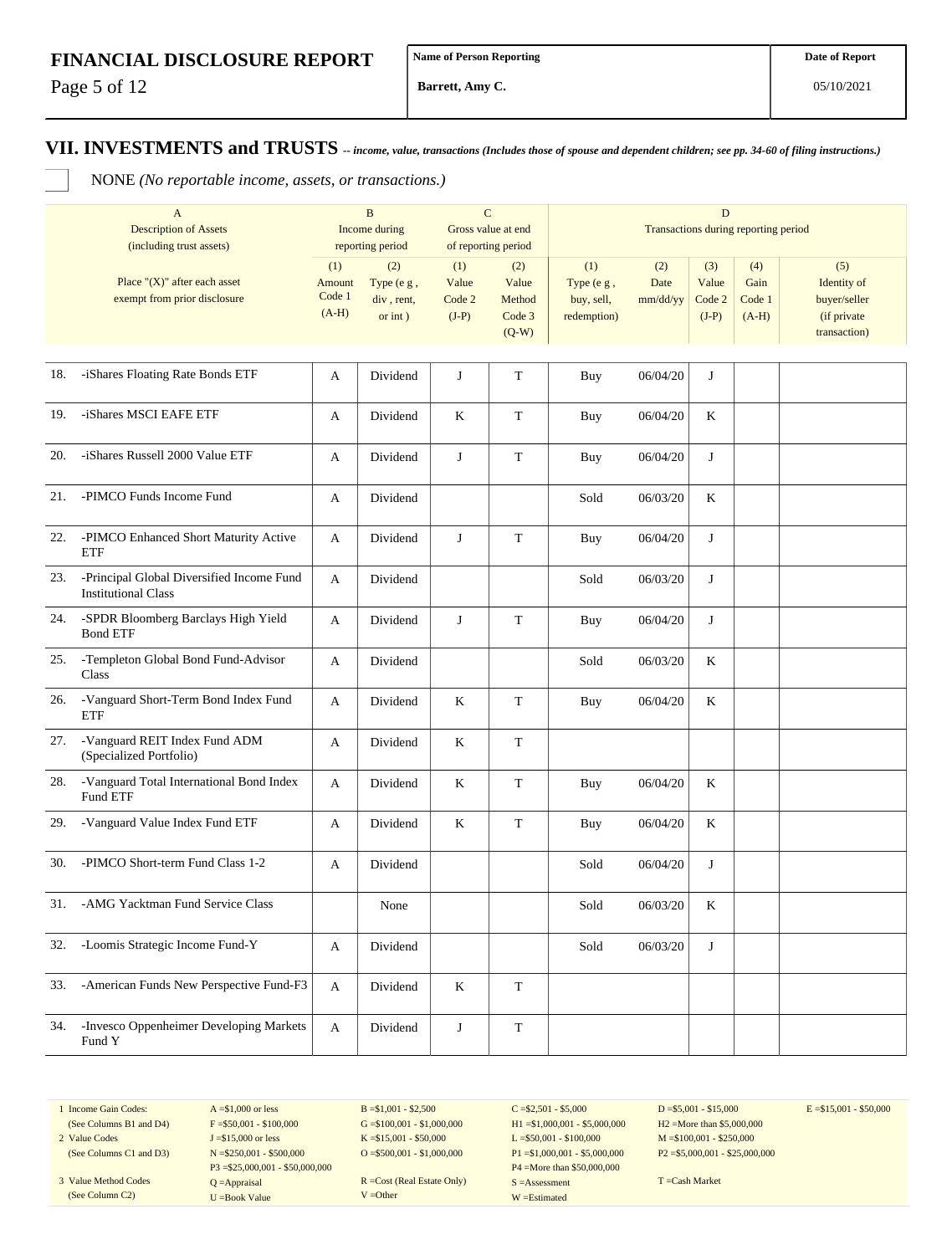Page 6 of 12

**Barrett, Amy C.**

05/10/2021

#### **VII. INVESTMENTS and TRUSTS** *-- income, value, transactions (Includes those of spouse and dependent children; see pp. 34-60 of filing instructions.)*

NONE *(No reportable income, assets, or transactions.)*

|     | $\mathbf{A}$<br><b>Description of Assets</b><br>(including trust assets) | $\, {\bf B}$<br>$\mathbf C$<br>Income during<br>Gross value at end<br>reporting period<br>of reporting period |                                            | D<br>Transactions during reporting period |                                             |                                                |                         |                                   |                                  |                                                                   |
|-----|--------------------------------------------------------------------------|---------------------------------------------------------------------------------------------------------------|--------------------------------------------|-------------------------------------------|---------------------------------------------|------------------------------------------------|-------------------------|-----------------------------------|----------------------------------|-------------------------------------------------------------------|
|     | Place " $(X)$ " after each asset<br>exempt from prior disclosure         | (1)<br>Amount<br>Code 1<br>$(A-H)$                                                                            | (2)<br>Type (e g,<br>div, rent,<br>or int) | (1)<br>Value<br>Code 2<br>$(J-P)$         | (2)<br>Value<br>Method<br>Code 3<br>$(Q-W)$ | (1)<br>Type (e g,<br>buy, sell,<br>redemption) | (2)<br>Date<br>mm/dd/yy | (3)<br>Value<br>Code 2<br>$(J-P)$ | (4)<br>Gain<br>Code 1<br>$(A-H)$ | (5)<br>Identity of<br>buyer/seller<br>(if private<br>transaction) |
| 35. | -Invesco Oppenheimer International Small<br>Company                      | A                                                                                                             | Dividend                                   | J                                         | T                                           |                                                |                         |                                   |                                  |                                                                   |
| 36. | -Primecap Odyssey Funds Growth Fund                                      | B                                                                                                             | Dividend                                   | J                                         | $\mathbf T$                                 |                                                |                         |                                   |                                  |                                                                   |
| 37. | -Lord Abbett Short Duration Income Fund<br>Class F                       | A                                                                                                             | Dividend                                   |                                           |                                             | Sold                                           | 06/03/20                | J                                 |                                  |                                                                   |
| 38. | -Blackrock Russell 2000 Small Cap Index -<br>Institutional               | A                                                                                                             | Dividend                                   | K                                         | T                                           |                                                |                         |                                   |                                  |                                                                   |
| 39. | IRA#1(H)                                                                 |                                                                                                               |                                            |                                           |                                             |                                                |                         |                                   |                                  |                                                                   |
| 40. | -American Funds New Perspective F2                                       | A                                                                                                             | Dividend                                   | $\bf K$                                   | $\mathbf T$                                 | Sold<br>(part)                                 | 10/22/20                | J                                 | А                                |                                                                   |
| 41. | -AMG Yacktman Fund Service Class                                         | B                                                                                                             | Dividend                                   | K                                         | T                                           | Buy<br>(add!)                                  | 10/22/20                | J                                 |                                  |                                                                   |
| 42. | -Securian Brokerage Money Market<br>Account                              |                                                                                                               | None                                       | J                                         | T                                           |                                                |                         |                                   |                                  |                                                                   |
| 43. | -Davis Global Fund Class Y                                               | A                                                                                                             | Dividend                                   | K                                         | T                                           | Buy                                            | 10/22/20                | J                                 |                                  |                                                                   |
| 44. | -Dodge & Cox Income                                                      | A                                                                                                             | Dividend                                   | J                                         | $\mathbf T$                                 | Buy<br>(add!)                                  | 10/23/20                | J                                 |                                  |                                                                   |
| 45. | -Eventide Gilead Fund Class 1                                            | A                                                                                                             | Dividend                                   | J                                         | $\mathbf T$                                 | Sold<br>(part)                                 | 10/22/20                | J                                 | A                                |                                                                   |
| 46. | -Homestead Small-Company Stock Fund                                      | A                                                                                                             | Dividend                                   |                                           |                                             | Sold                                           | 10/22/20                | J                                 |                                  |                                                                   |
| 47. | -Franklin Mutual Global Discovery Fund-<br>Class Z                       | A                                                                                                             | Dividend                                   |                                           |                                             | Sold                                           | 10/22/20                | J                                 |                                  |                                                                   |
| 48. | -Invesco Oppenheimer Developing Markets<br><b>Fund Class Y</b>           | A                                                                                                             | Dividend                                   | J                                         | T                                           |                                                |                         |                                   |                                  |                                                                   |
| 49. | -Invesco Oppenheimer International Small<br>Mid Company Fund Class Y     | A                                                                                                             | Dividend                                   | $\bf J$                                   | $\mathbf T$                                 |                                                |                         |                                   |                                  |                                                                   |
| 50. | -Neuberger Berman Real Estate Fund<br><b>Institutional Class</b>         | A                                                                                                             | Dividend                                   | J                                         | $\mathbf T$                                 | <b>Buy</b>                                     | 10/22/20                | J                                 |                                  |                                                                   |
| 51. | -PIMCO Funds Income FD P                                                 | A                                                                                                             | Dividend                                   | $\bf J$                                   | $\mathbf T$                                 |                                                |                         |                                   |                                  |                                                                   |

1 Income Gain Codes: (See Columns B1 and D4)

(See Columns C1 and D3) 3 Value Method Codes (See Column C2)

2 Value Codes

 $F = $50,001 - $100,000$ J =\$15,000 or less N =\$250,001 - \$500,000 P3 =\$25,000,001 - \$50,000,000 Q =Appraisal U =Book Value

 $A = $1,000$  or less

 $B = $1,001 - $2,500$  $G = $100,001 - $1,000,000$ K =\$15,001 - \$50,000  $O = $500,001 - $1,000,000$ 

R =Cost (Real Estate Only) V =Other

 $C = $2,501 - $5,000$ H1 =\$1,000,001 - \$5,000,000 L =\$50,001 - \$100,000 P1 =\$1,000,001 - \$5,000,000 P4 =More than \$50,000,000 S =Assessment W =Estimated

 $D = $5,001 - $15,000$ H2 =More than \$5,000,000 M =\$100,001 - \$250,000 P2 =\$5,000,001 - \$25,000,000  $E = $15,001 - $50,000$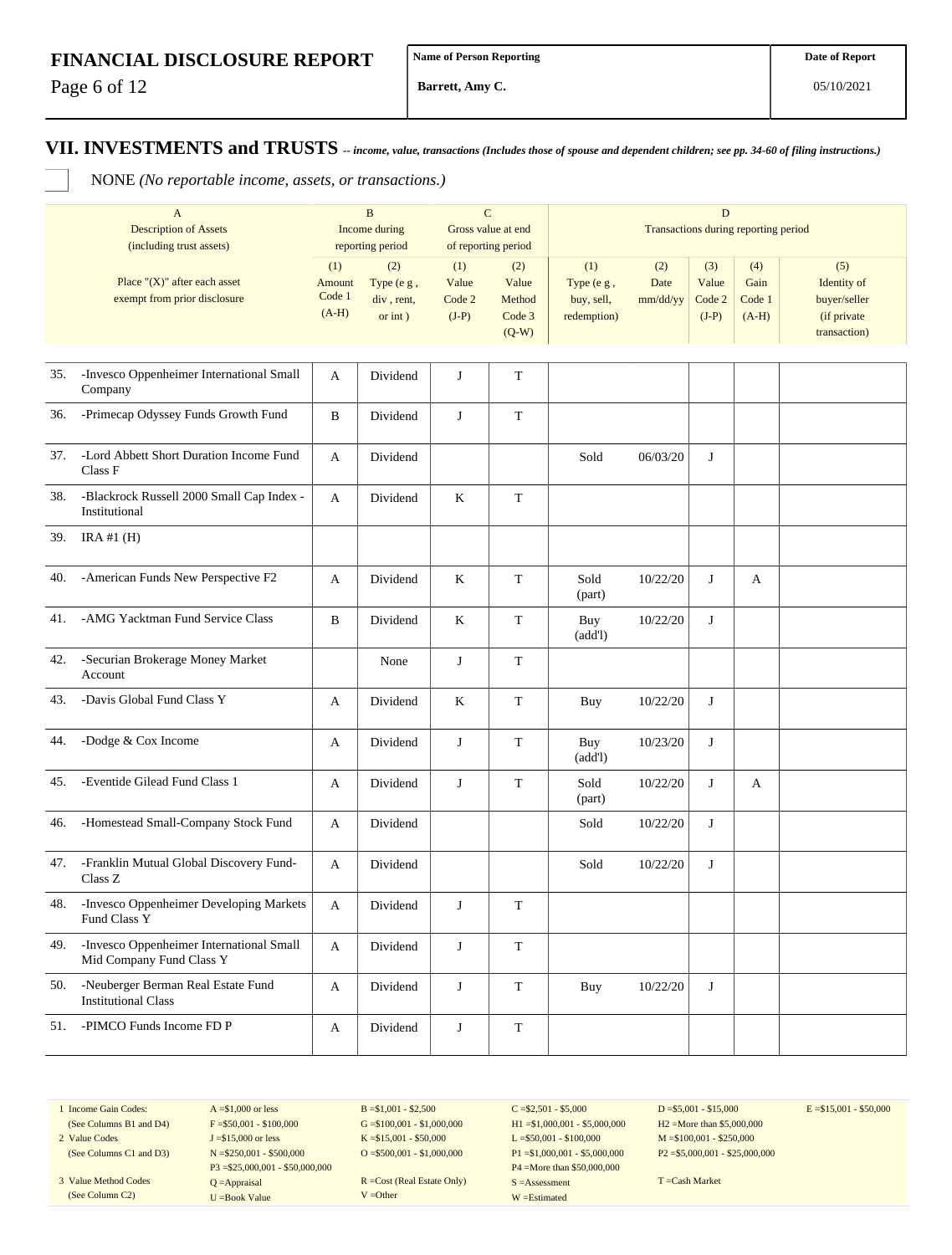Page 7 of 12

**Barrett, Amy C.**

### **VII. INVESTMENTS and TRUSTS** *-- income, value, transactions (Includes those of spouse and dependent children; see pp. 34-60 of filing instructions.)*

NONE *(No reportable income, assets, or transactions.)*

|     | $\mathbf{A}$<br><b>Description of Assets</b><br>(including trust assets) |                                    | $\, {\bf B}$<br>Income during<br>reporting period |                                   | $\mathbf C$<br>Gross value at end<br>of reporting period | $\mathbf D$<br>Transactions during reporting period |                         |                                   |                                  |                                                                   |
|-----|--------------------------------------------------------------------------|------------------------------------|---------------------------------------------------|-----------------------------------|----------------------------------------------------------|-----------------------------------------------------|-------------------------|-----------------------------------|----------------------------------|-------------------------------------------------------------------|
|     | Place " $(X)$ " after each asset<br>exempt from prior disclosure         | (1)<br>Amount<br>Code 1<br>$(A-H)$ | (2)<br>Type (e g,<br>div, rent,<br>or int)        | (1)<br>Value<br>Code 2<br>$(J-P)$ | (2)<br>Value<br>Method<br>Code 3<br>$(Q-W)$              | (1)<br>Type (e g,<br>buy, sell,<br>redemption)      | (2)<br>Date<br>mm/dd/yy | (3)<br>Value<br>Code 2<br>$(J-P)$ | (4)<br>Gain<br>Code 1<br>$(A-H)$ | (5)<br>Identity of<br>buyer/seller<br>(if private<br>transaction) |
| 52. | -Primecap Odyssey Funds Growth Fund                                      | A                                  | Dividend                                          | J                                 | T                                                        |                                                     |                         |                                   |                                  |                                                                   |
| 53. | -T. Rowe Price Blue Chip Growth                                          | А                                  | Dividend                                          | J                                 | $\mathbf T$                                              | Sold<br>(part)                                      | 10/22/20                | J                                 | B                                |                                                                   |
| 54. | -T. Rowe Price Small-Cap Value                                           | A                                  | Dividend                                          | K                                 | $\mathbf T$                                              | Buy                                                 | 10/22/20                | J                                 |                                  |                                                                   |
| 55. | -Templeton Global Bond Fund-Advisor<br>Class                             | А                                  | Dividend                                          | J                                 | $\mathbf T$                                              | Sold<br>(part)                                      | 10/22/20                | J                                 |                                  |                                                                   |
| 56. | -Vanguard REIT Index ADM (Specialized<br>Portfolio)                      | A                                  | Dividend                                          |                                   |                                                          | Sold                                                | 10/22/20                | J                                 |                                  |                                                                   |
| 57. | IRA #2 $(H)$                                                             |                                    |                                                   |                                   |                                                          |                                                     |                         |                                   |                                  |                                                                   |
| 58. | -American Funds Capital Income Builder<br>Class <sub>C</sub>             | A                                  | Dividend                                          | J                                 | $\mathbf T$                                              |                                                     |                         |                                   |                                  |                                                                   |
| 59. | -Securian Brokerage Money Market<br>Account                              |                                    | None                                              | J                                 | T                                                        |                                                     |                         |                                   |                                  |                                                                   |
| 60. | IRA #3 $(H)$                                                             |                                    |                                                   |                                   |                                                          |                                                     |                         |                                   |                                  |                                                                   |
| 61. | -AMG River Road Small Cap Value Fund<br>Class 1                          | A                                  | Dividend                                          | J                                 | $\mathbf T$                                              | Sold<br>(part)                                      | 11/12/20                | J                                 |                                  |                                                                   |
| 62. | -AQR Funds Managed Future Strategies 1                                   |                                    | None                                              |                                   |                                                          | Sold<br>(part)                                      | 03/24/20                | J                                 |                                  |                                                                   |
| 63. |                                                                          |                                    |                                                   |                                   |                                                          | Sold                                                | 11/12/20                | J                                 |                                  |                                                                   |
| 64. | -Blackrock Strategic Income Opportunities                                | A                                  | Dividend                                          | J                                 | T                                                        |                                                     |                         |                                   |                                  |                                                                   |
| 65. | -Securian Brokerage Money Market<br>Account                              |                                    | None                                              | J                                 | $\mathbf T$                                              |                                                     |                         |                                   |                                  |                                                                   |
| 66. | -Columbia Commodity Strategy Fund-R4                                     |                                    | None                                              |                                   |                                                          | Sold                                                | 11/12/20                | J                                 |                                  |                                                                   |
| 67. | -Diamond Hill Long-Short Fund Class I                                    | A                                  | Dividend                                          | J                                 | $\mathbf T$                                              |                                                     |                         |                                   |                                  |                                                                   |
| 68. | -Dodge & Cox International Stock Fund                                    | A                                  | Dividend                                          | J                                 | $\mathbf T$                                              |                                                     |                         |                                   |                                  |                                                                   |

1 Income Gain Codes: (See Columns B1 and D4)

2 Value Codes (See Columns C1 and D3)

3 Value Method Codes (See Column C2)

 $A = $1,000$  or less  $F = $50,001 - $100,000$ J =\$15,000 or less N =\$250,001 - \$500,000 P3 =\$25,000,001 - \$50,000,000 Q =Appraisal U =Book Value

 $B = $1,001 - $2,500$  $G = $100,001 - $1,000,000$ K =\$15,001 - \$50,000  $O = $500,001 - $1,000,000$ 

R =Cost (Real Estate Only) V =Other

 $C = $2,501 - $5,000$ H1 =\$1,000,001 - \$5,000,000 L =\$50,001 - \$100,000 P1 =\$1,000,001 - \$5,000,000 P4 =More than \$50,000,000 S =Assessment W =Estimated

 $D = $5,001 - $15,000$ H2 =More than \$5,000,000 M =\$100,001 - \$250,000 P2 =\$5,000,001 - \$25,000,000  $E = $15,001 - $50,000$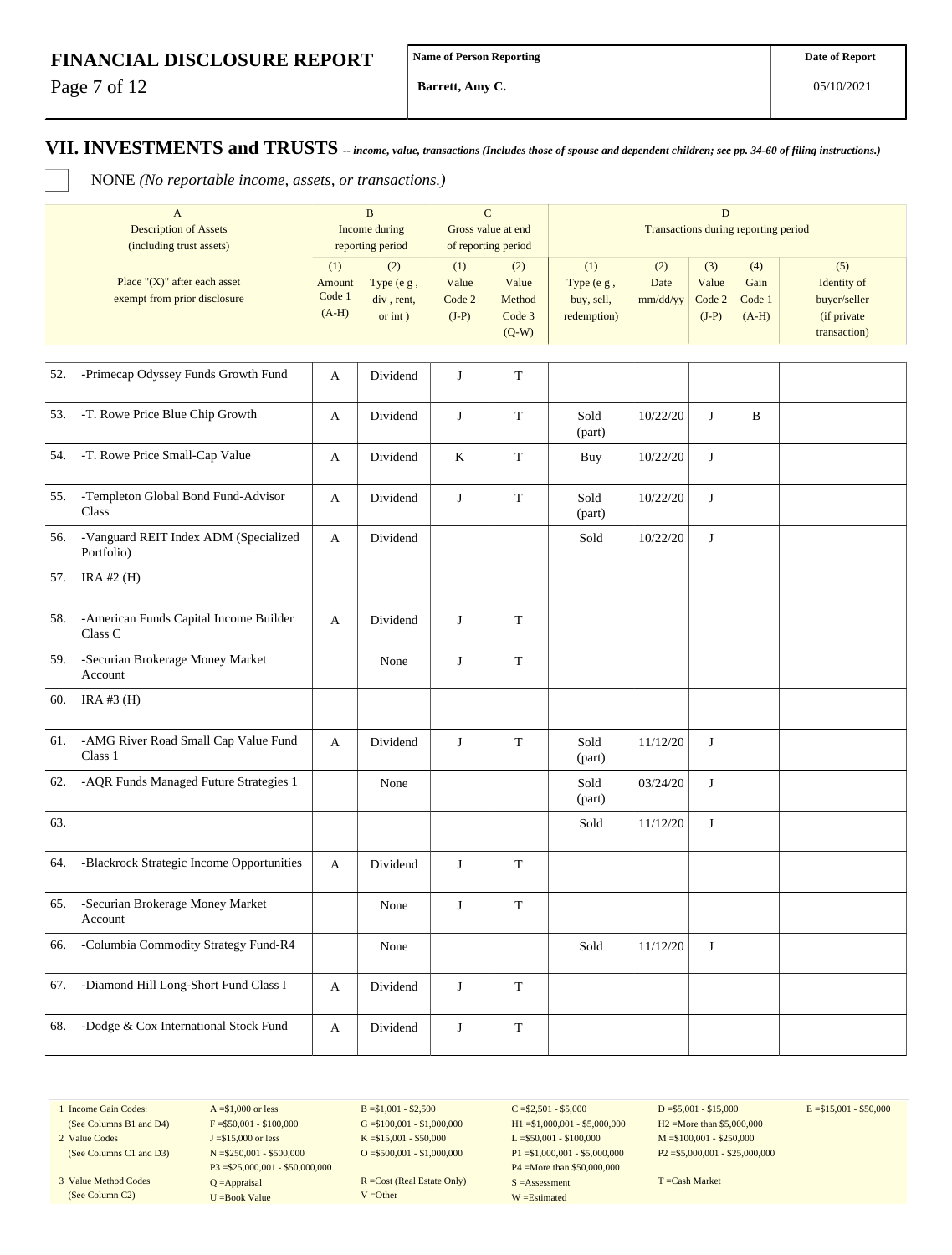Page 8 of 12

**Barrett, Amy C.**

# **VII. INVESTMENTS and TRUSTS** *-- income, value, transactions (Includes those of spouse and dependent children; see pp. 34-60 of filing instructions.)*

NONE *(No reportable income, assets, or transactions.)*

| $\mathbf{A}$<br><b>Description of Assets</b><br>(including trust assets) |                                                                  | $\, {\bf B}$<br>Income during<br>reporting period |                                               | $\mathbf C$<br>Gross value at end<br>of reporting period |                                             | D<br>Transactions during reporting period      |                         |                                   |                                  |                                                                   |
|--------------------------------------------------------------------------|------------------------------------------------------------------|---------------------------------------------------|-----------------------------------------------|----------------------------------------------------------|---------------------------------------------|------------------------------------------------|-------------------------|-----------------------------------|----------------------------------|-------------------------------------------------------------------|
|                                                                          | Place " $(X)$ " after each asset<br>exempt from prior disclosure | (1)<br>Amount<br>Code 1<br>$(A-H)$                | (2)<br>Type (e g,<br>div, rent,<br>or $int$ ) | (1)<br>Value<br>Code 2<br>$(J-P)$                        | (2)<br>Value<br>Method<br>Code 3<br>$(Q-W)$ | (1)<br>Type (e g,<br>buy, sell,<br>redemption) | (2)<br>Date<br>mm/dd/yy | (3)<br>Value<br>Code 2<br>$(J-P)$ | (4)<br>Gain<br>Code 1<br>$(A-H)$ | (5)<br>Identity of<br>buyer/seller<br>(if private<br>transaction) |
| 69.                                                                      | -DWS RREEF Real Assets Fund Class S                              | A                                                 | Dividend                                      | J                                                        | $\mathbf T$                                 | Buy                                            | 11/12/20                | J                                 |                                  |                                                                   |
| 70.                                                                      | -Fidelity Adv International Growth                               | A                                                 | Dividend                                      | J                                                        | $\mathbf T$                                 |                                                |                         |                                   |                                  |                                                                   |
| 71.                                                                      | -FPA New Income Inc.                                             | A                                                 | Dividend                                      | J                                                        | $\mathbf T$                                 | Buy<br>(add!)                                  | 11/12/20                | J                                 |                                  |                                                                   |
| 72.                                                                      | -Hotchkis and Wiley Large-Cap Value Fund<br>Class I              | A                                                 | Dividend                                      | J                                                        | T                                           | Buy<br>(add!)                                  | 03/23/20                | J                                 |                                  |                                                                   |
| 73.                                                                      |                                                                  |                                                   |                                               |                                                          |                                             | Sold<br>(part)                                 | 11/12/20                | J                                 | A                                |                                                                   |
| 74.                                                                      | -Invesco Growth Ser. Inv. Conv. Sec. Fund<br>Y                   | A                                                 | Dividend                                      | J                                                        | $\mathbf T$                                 |                                                |                         |                                   |                                  |                                                                   |
| 75.                                                                      | -Invesco Oppenheimer Developing Markets<br>Fund Y                | A                                                 | Dividend                                      | J                                                        | $\mathbf T$                                 |                                                |                         |                                   |                                  |                                                                   |
| 76.                                                                      | -JP Morgan Hedged Equity Fund Class I                            | A                                                 | Dividend                                      | J                                                        | T                                           | Buy                                            | 11/12/20                | J                                 |                                  |                                                                   |
| 77.                                                                      | -Primecap Odyssey Funds Growth Fund                              |                                                   | None                                          |                                                          |                                             | Sold                                           | 11/12/20                | J                                 | B                                |                                                                   |
| 78.                                                                      | -Prudential Global Real Estate Class Z                           | A                                                 | Dividend                                      | J                                                        | $\mathbf T$                                 |                                                |                         |                                   |                                  |                                                                   |
| 79.                                                                      | -T. Rowe Price Blue Chip Growth                                  | A                                                 | Dividend                                      | J                                                        | $\mathbf T$                                 |                                                |                         |                                   |                                  |                                                                   |
| 80.                                                                      | -JP Morgan Small Cap Growth Fund-L                               | A                                                 | Dividend                                      | J                                                        | T                                           | Sold<br>(part)                                 | 11/12/20                | J                                 | A                                |                                                                   |
| 81.                                                                      | -Templeton Global Bond Fund-Advisor<br>Class                     | A                                                 | Dividend                                      | J                                                        | $\mathbf T$                                 |                                                |                         |                                   |                                  |                                                                   |
| 82.                                                                      | -Thrivent Mid Cap Stock Fund Class S                             | A                                                 | Dividend                                      | J                                                        | $\mathbf T$                                 | Buy                                            | 11/12/20                | J                                 |                                  |                                                                   |
| 83.                                                                      | -Victory Trivalent International Small-Cap<br>Fund Class Y       | A                                                 | Dividend                                      | J                                                        | $\mathbf T$                                 | Sold<br>(part)                                 | 11/12/20                | J                                 | A                                |                                                                   |
| 84.                                                                      | $403(B)$ (H)                                                     |                                                   |                                               |                                                          |                                             |                                                |                         |                                   |                                  |                                                                   |
| 85.                                                                      | -Vanguard Institutional Tr. 2040                                 | $\mathbf E$                                       | Dividend                                      | $\mathbf{O}$                                             | $\mathbf T$                                 |                                                |                         |                                   |                                  |                                                                   |

1 Income Gain Codes: (See Columns B1 and D4)

2 Value Codes (See Columns C1 and D3)

3 Value Method Codes (See Column C2)

 $A = $1,000$  or less  $F = $50,001 - $100,000$ J =\$15,000 or less N =\$250,001 - \$500,000 P3 =\$25,000,001 - \$50,000,000 Q =Appraisal U =Book Value

 $B = $1,001 - $2,500$  $G = $100,001 - $1,000,000$ K =\$15,001 - \$50,000 O =  $$500,001 - $1,000,000$ 

R =Cost (Real Estate Only) V =Other

 $C = $2,501 - $5,000$ H1 =\$1,000,001 - \$5,000,000 L =\$50,001 - \$100,000 P1 =\$1,000,001 - \$5,000,000 P4 =More than \$50,000,000 S =Assessment W =Estimated

 $D = $5,001 - $15,000$ H2 =More than \$5,000,000 M =\$100,001 - \$250,000 P2 =\$5,000,001 - \$25,000,000  $E = $15,001 - $50,000$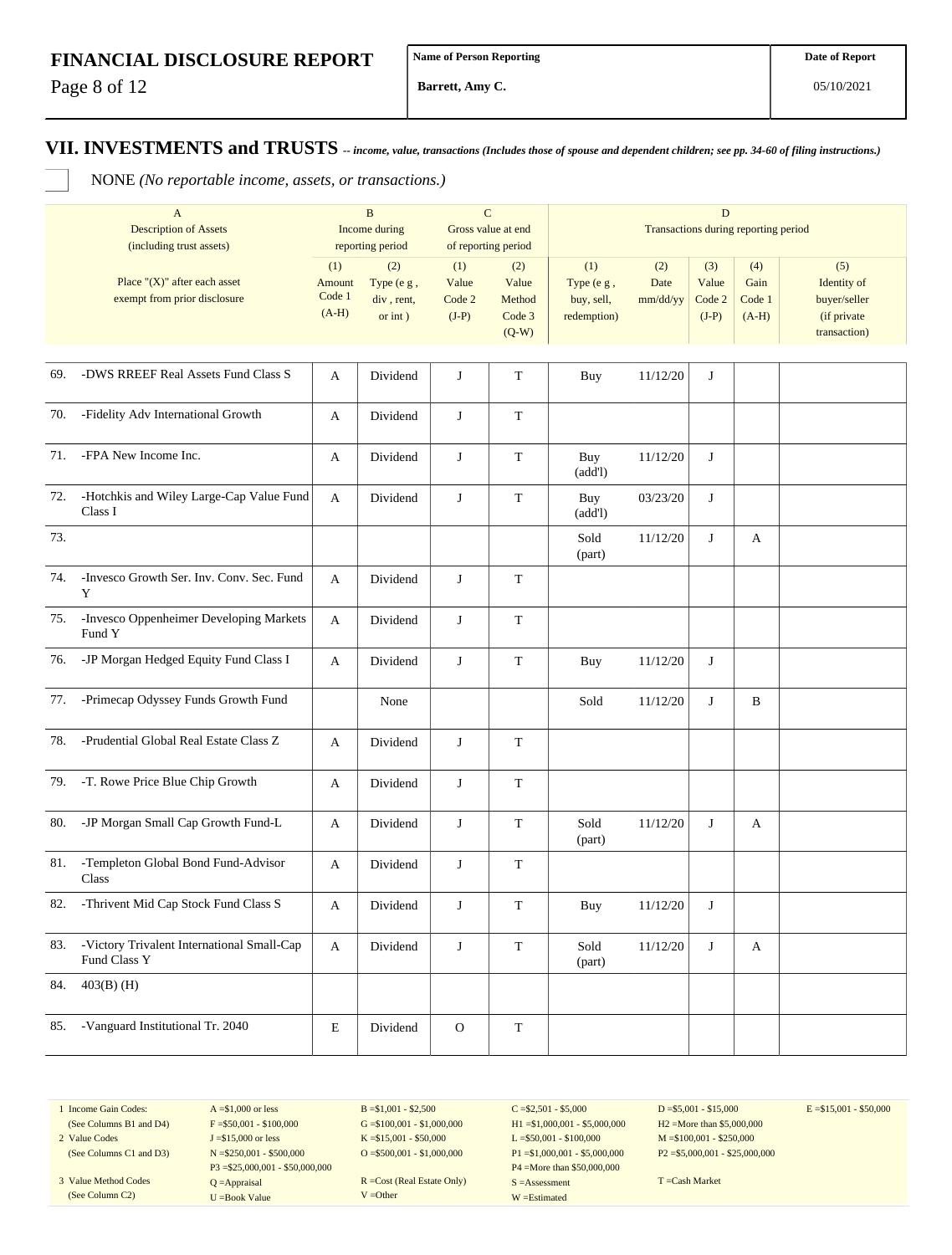Page 9 of 12

**Barrett, Amy C.**

**VII. INVESTMENTS and TRUSTS** *-- income, value, transactions (Includes those of spouse and dependent children; see pp. 34-60 of filing instructions.)*

NONE *(No reportable income, assets, or transactions.)*

|     | $\, {\bf B}$<br>$\mathbf{A}$<br><b>Description of Assets</b><br>Income during<br>(including trust assets)<br>reporting period |                                    |                                                 | $\mathbf C$<br>Gross value at end<br>of reporting period |                                             | D<br>Transactions during reporting period      |                         |                                   |                                  |                                                                   |  |
|-----|-------------------------------------------------------------------------------------------------------------------------------|------------------------------------|-------------------------------------------------|----------------------------------------------------------|---------------------------------------------|------------------------------------------------|-------------------------|-----------------------------------|----------------------------------|-------------------------------------------------------------------|--|
|     | Place " $(X)$ " after each asset<br>exempt from prior disclosure                                                              | (1)<br>Amount<br>Code 1<br>$(A-H)$ | (2)<br>Type (e g,<br>div, rent,<br>$or$ int $)$ | (1)<br>Value<br>Code 2<br>$(J-P)$                        | (2)<br>Value<br>Method<br>Code 3<br>$(Q-W)$ | (1)<br>Type (e g,<br>buy, sell,<br>redemption) | (2)<br>Date<br>mm/dd/yy | (3)<br>Value<br>Code 2<br>$(J-P)$ | (4)<br>Gain<br>Code 1<br>$(A-H)$ | (5)<br>Identity of<br>buyer/seller<br>(if private<br>transaction) |  |
| 86. | $401(K)$ (H)                                                                                                                  |                                    |                                                 |                                                          |                                             |                                                |                         |                                   |                                  |                                                                   |  |
| 87. | -Fidelity Low Price Stock                                                                                                     | D                                  | Dividend                                        | M                                                        | $\mathbf T$                                 |                                                |                         |                                   |                                  |                                                                   |  |
| 88. | -Vanguard Extended Market Index Fund<br><b>Institutional Shares</b>                                                           | A                                  | Dividend                                        | $\bf K$                                                  | $\mathbf T$                                 |                                                |                         |                                   |                                  |                                                                   |  |
| 89. | -PIMCO Total Return Institutional Class                                                                                       | A                                  | Dividend                                        | J                                                        | $\mathbf T$                                 |                                                |                         |                                   |                                  |                                                                   |  |
| 90. | Indiana 529 Plan #1 (H)                                                                                                       |                                    |                                                 |                                                          |                                             |                                                |                         |                                   |                                  |                                                                   |  |
| 91. | -Vanguard U.S. Equity Index Portfolio                                                                                         |                                    | None                                            | $\mathbf L$                                              | $\mathbf T$                                 | Distributed<br>(part)                          | 07/27/20                | K                                 |                                  |                                                                   |  |
| 92. |                                                                                                                               |                                    |                                                 |                                                          |                                             | Distributed<br>(part)                          | 12/16/20                | $\rm K$                           |                                  |                                                                   |  |
| 93. | -Dodge & Cox International Portfolio                                                                                          |                                    | None                                            | J                                                        | $\mathbf T$                                 | Distributed<br>(part)                          | 07/27/20                | J                                 |                                  |                                                                   |  |
| 94. |                                                                                                                               |                                    |                                                 |                                                          |                                             | Distributed<br>(part)                          | 12/16/20                | J                                 |                                  |                                                                   |  |
| 95. | -Vanguard Bond Index Portfolio                                                                                                |                                    | None                                            | $\bf J$                                                  | $\mathbf T$                                 | Distributed<br>(part)                          | 07/27/20                | J                                 |                                  |                                                                   |  |
| 96. |                                                                                                                               |                                    |                                                 |                                                          |                                             | Distributed<br>(part)                          | 12/16/20                | J                                 |                                  |                                                                   |  |
| 97. | Louisiana 529 Plan #2 (H)                                                                                                     |                                    |                                                 |                                                          |                                             |                                                |                         |                                   |                                  |                                                                   |  |
| 98. | -Louisiana Principal Protection Fund                                                                                          | A                                  | Interest                                        | J                                                        | T                                           |                                                |                         |                                   |                                  |                                                                   |  |
| 99. | -Vanguard Institutional Total Stock Market<br>Index, Inst. Plus                                                               | A                                  | Dividend                                        | J                                                        | $\mathbf T$                                 |                                                |                         |                                   |                                  |                                                                   |  |
|     | 100. Indiana 529 Plan #3 (H)                                                                                                  |                                    |                                                 |                                                          |                                             |                                                |                         |                                   |                                  |                                                                   |  |
|     | 101. - Vanguard U.S. Equity Index Portfolio                                                                                   |                                    | None                                            | $\rm K$                                                  | T                                           |                                                |                         |                                   |                                  |                                                                   |  |
|     | 102. -Dodge & Cox International Portfolio                                                                                     |                                    | None                                            | $\bf J$                                                  | $\mathbf T$                                 |                                                |                         |                                   |                                  |                                                                   |  |

1 Income Gain Codes: (See Columns B1 and D4)

2 Value Codes

(See Column C2)

(See Columns C1 and D3) 3 Value Method Codes J =\$15,000 or less N =\$250,001 - \$500,000 P3 =\$25,000,001 - \$50,000,000 Q =Appraisal U =Book Value

 $A = $1,000$  or less  $F = $50,001 - $100,000$   $B = $1,001 - $2,500$  $G = $100,001 - $1,000,000$ K =\$15,001 - \$50,000 O =  $$500,001 - $1,000,000$ 

R =Cost (Real Estate Only) V =Other

 $C = $2,501 - $5,000$ H1 =\$1,000,001 - \$5,000,000 L =\$50,001 - \$100,000 P1 =\$1,000,001 - \$5,000,000 P4 =More than \$50,000,000 S =Assessment W =Estimated

 $D = $5,001 - $15,000$ H2 =More than \$5,000,000 M =\$100,001 - \$250,000 P2 =\$5,000,001 - \$25,000,000  $E = $15,001 - $50,000$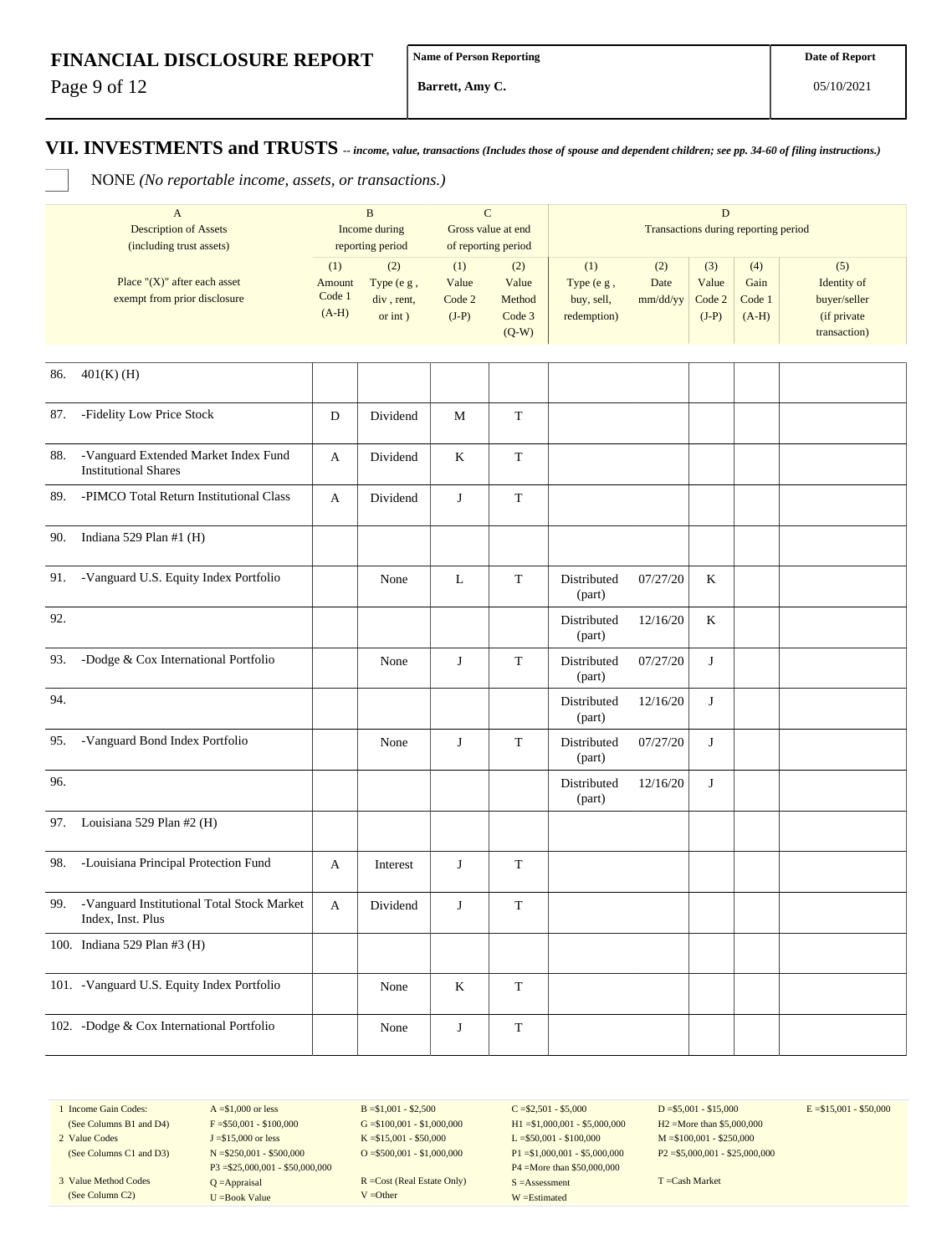Page 10 of 12

**Barrett, Amy C.**

### **VII. INVESTMENTS and TRUSTS** *-- income, value, transactions (Includes those of spouse and dependent children; see pp. 34-60 of filing instructions.)*

NONE *(No reportable income, assets, or transactions.)*

| $\mathbf{A}$<br><b>Description of Assets</b><br>(including trust assets) | $\mathbf{B}$<br>Income during<br>reporting period |                                                   | $\mathbf C$<br>Gross value at end<br>of reporting period |                                             | D<br>Transactions during reporting period        |                         |                                   |                                  |                                                                   |  |
|--------------------------------------------------------------------------|---------------------------------------------------|---------------------------------------------------|----------------------------------------------------------|---------------------------------------------|--------------------------------------------------|-------------------------|-----------------------------------|----------------------------------|-------------------------------------------------------------------|--|
| Place " $(X)$ " after each asset<br>exempt from prior disclosure         | (1)<br>Amount<br>Code 1<br>$(A-H)$                | (2)<br>Type $(e g,$<br>div, rent,<br>$or$ int $)$ | (1)<br>Value<br>Code 2<br>$(J-P)$                        | (2)<br>Value<br>Method<br>Code 3<br>$(Q-W)$ | (1)<br>Type $(e g,$<br>buy, sell,<br>redemption) | (2)<br>Date<br>mm/dd/yy | (3)<br>Value<br>Code 2<br>$(J-P)$ | (4)<br>Gain<br>Code 1<br>$(A-H)$ | (5)<br>Identity of<br>buyer/seller<br>(if private<br>transaction) |  |
|                                                                          |                                                   |                                                   |                                                          |                                             |                                                  |                         |                                   |                                  |                                                                   |  |
| 103. - Vanguard Bond Index Portfolio                                     |                                                   | None                                              |                                                          | T                                           |                                                  |                         |                                   |                                  |                                                                   |  |
| 104. ABLE Account (H)                                                    |                                                   |                                                   |                                                          |                                             |                                                  |                         |                                   |                                  |                                                                   |  |
| 105. - Aggressive Option                                                 | А                                                 | Int./Div.                                         | J                                                        | T                                           |                                                  |                         |                                   |                                  |                                                                   |  |
| Knights of Columbus Whole Life Insurance<br>106.<br>Policy               | A                                                 | Int./Div.                                         | $\mathbf{J}$                                             | T                                           |                                                  |                         |                                   |                                  |                                                                   |  |

1 Income Gain Codes: (See Columns B1 and D4)

2 Value Codes (See Columns C1 and D3)

3 Value Method Codes (See Column C2)

 $A = $1,000$  or less  $F = $50,001 - $100,000$ J =\$15,000 or less N =\$250,001 - \$500,000 P3 =\$25,000,001 - \$50,000,000 Q =Appraisal U =Book Value

 $B = $1,001 - $2,500$  $G = $100,001 - $1,000,000$ K =\$15,001 - \$50,000 O =  $$500,001 - $1,000,000$ 

R =Cost (Real Estate Only) V =Other

 $C = $2,501 - $5,000$ H1 =\$1,000,001 - \$5,000,000 L =\$50,001 - \$100,000 P1 =\$1,000,001 - \$5,000,000 P4 =More than \$50,000,000 S =Assessment W =Estimated

 $D = $5,001 - $15,000$ H2 =More than \$5,000,000 M =\$100,001 - \$250,000 P2 =\$5,000,001 - \$25,000,000  $E = $15,001 - $50,000$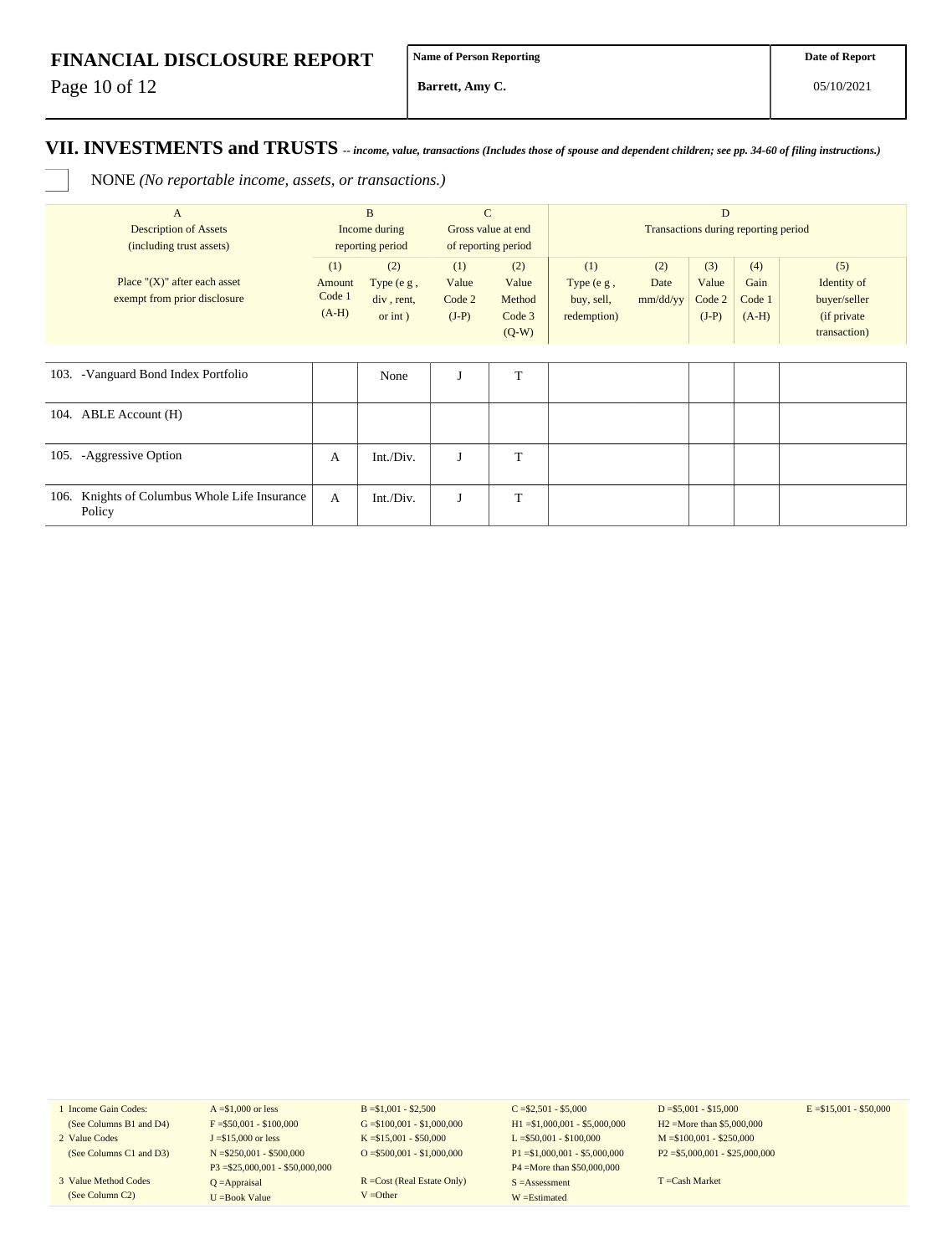Page 11 of 12

**Name of Person Reporting**

**Barrett, Amy C.**

# **VIII. ADDITIONAL INFORMATION OR EXPLANATIONS.** *(Indicate part of report.)*

Lines 7, 12, 42, 59, and 65: The Fidelity Cash Holding Account and Securian Brokerage Money Market Accounts are holding accounts for cash in the accounts.

Lines 84, 90, 100 and 104: The 403(b) account, the Indiana 529 accounts, and the ABLE account provide the market value of the investment vehicles in the accounts.